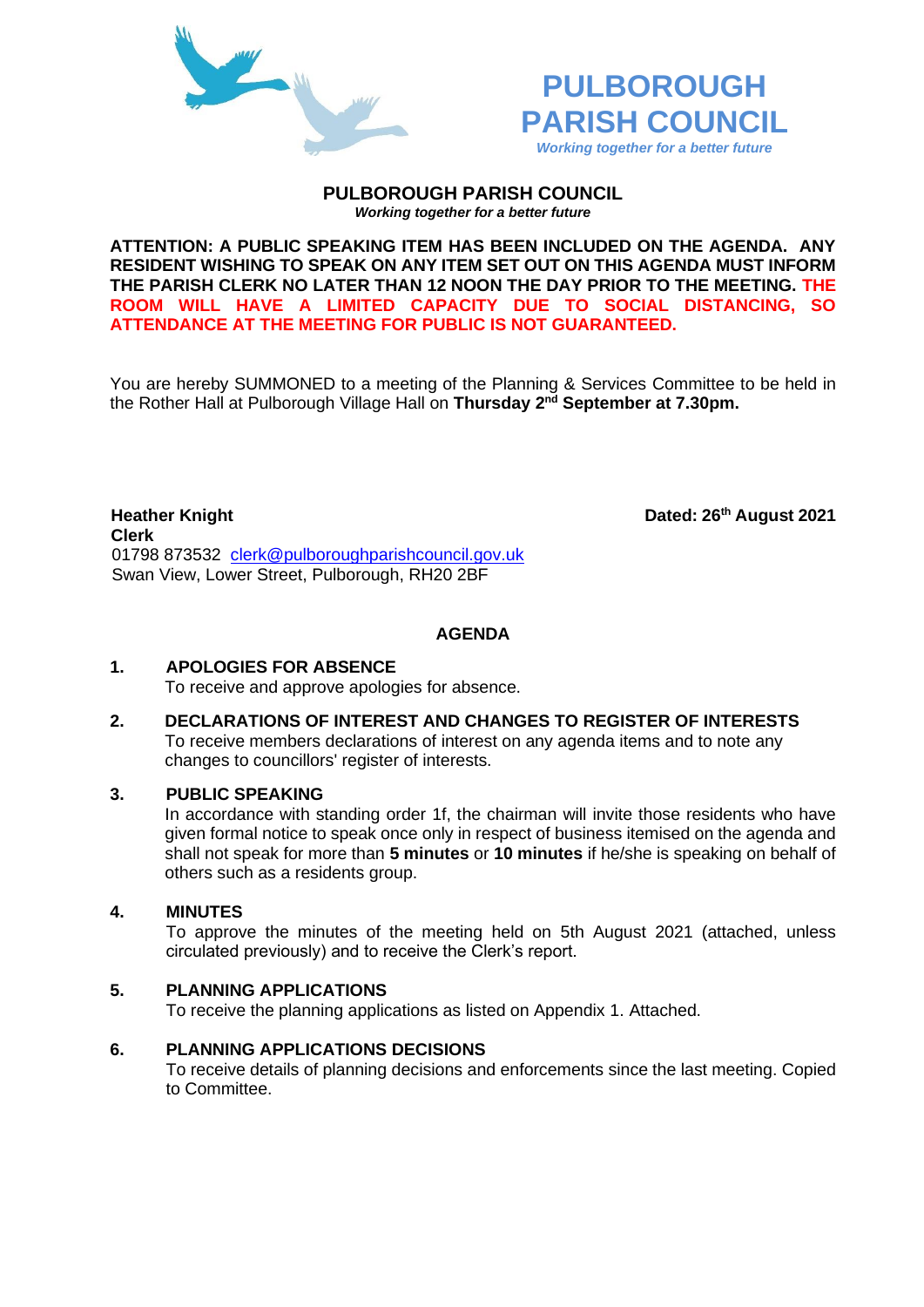# **7. LAND AT NEW PLACE FARM, PULBOROUGH**

To receive feedback from a consultation conducted by Catesby Estates Plc regarding the above land. Copied to Committee.

#### **8. MILLENIUM CLOCK ON LOWER ST, PULBOROUGH**

To receive quotations for the repair of the Millennium Clock on Lower St. Copied to Committee.

**9. WEST CHILTINGTON NEIGHBOURHOOD PLAN REGULATION 14 CONSULTATION** To receive and respond, if agreed, to the above consultation. The consultation can be found at [https://www.westchiltingtonnp.co.uk/the-2021-draft-plan.](https://www.westchiltingtonnp.co.uk/the-2021-draft-plan) *Please come to the meeting with prepared responses.* Copied to Committee.

#### **10. CORRESPONDENCE**

To note items of correspondence and to give guidance to the Clerk, where necessary, in responding.

#### **11. PAYMENTS**

To approve payments for signing (details to be circulated to members prior to meeting).